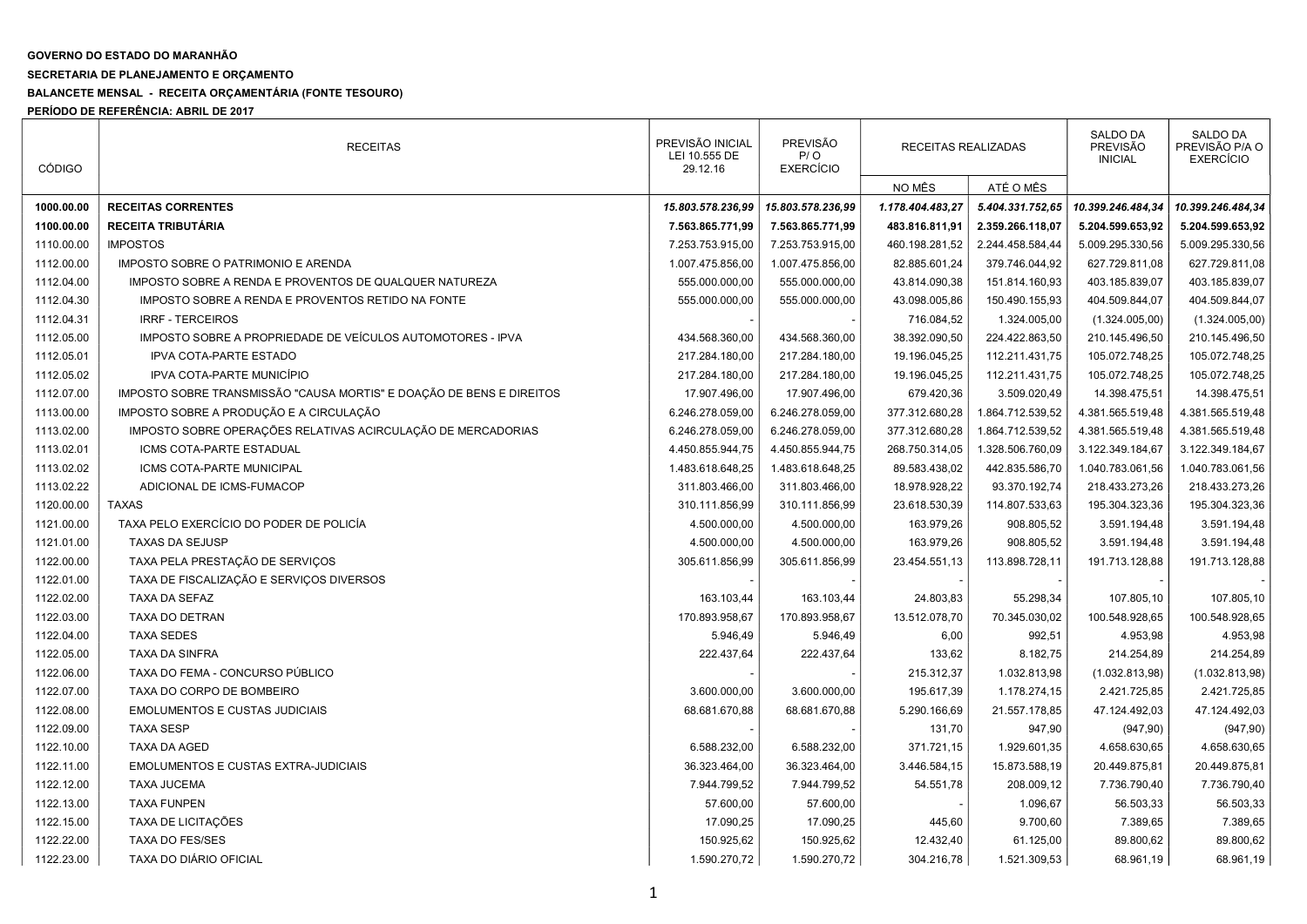| 1122.24.00 | TAXA DA SETUR                                    | 4.096,55         | 4.096,55         |                | 470,00           | 3.626,55         | 3.626,55         |
|------------|--------------------------------------------------|------------------|------------------|----------------|------------------|------------------|------------------|
| 1122.25.00 | TAXA DE FPDC DIR. CONSUMIDOR                     |                  |                  |                |                  |                  |                  |
| 1122.26.00 | TAXA DE CONT. FISCAL DROGAS                      | 57,04            | 57,04            |                | 112,00           | (54, 96)         | (54, 96)         |
| 1122.27.00 | TAXA DA HEMOMAR                                  |                  |                  |                |                  |                  |                  |
| 1122.28.00 | TAXA DO TCFA/MA CONTROLE AMBIENTAL               | 22.935,29        | 22.935,29        | 2.169,20       | 9.272,40         | 13.662,89        | 13.662,89        |
| 1122.31.00 | <b>OUTRAS TAXAS JUDICIAIS</b>                    | 3.160,88         | 3.160,88         | 757,01         | 1.918,97         | 1.241,91         | 1.241,91         |
| 1122.32.00 | TAXAS COMUNS ÀS DEMAIS SECRETARIAS               |                  |                  | 11.627,76      | 44.693,43        | (44.693, 43)     | (44.693, 43)     |
| 1122.35.00 | FUNDO ESTADUAL DE TRANSP E MOB URB - MOB         | 9.342.108,00     | 9.342.108,00     | 11.795,00      | 59.112,35        | 9.282.995,65     | 9.282.995,65     |
| 1200.00.00 | <b>RECEITA DE CONTRIBUICÕES</b>                  |                  |                  |                |                  |                  |                  |
| 1210.00.00 | CONTRIBUICÕES SOCIAIS                            |                  |                  |                |                  |                  |                  |
| 1210.29.00 | CONTRIB. PREVIDÊNCIÁRIA DO REGIME PRÓPRIO        |                  |                  |                |                  |                  |                  |
| 1210.29.01 | CONTRIB. PATRONAL-ATIVO CIVIL                    |                  |                  |                |                  |                  |                  |
| 1210.29.02 | CONTRIB. PATRONAL-ATIVO MILITAR                  |                  |                  |                |                  |                  |                  |
| 1210.29.07 | CONTRIB. SERVIDOR-ATIVO CIVIL                    |                  |                  |                |                  |                  |                  |
| 1210.29.08 | CONTRIB. SERVIDOR-ATIVO MILITAR                  |                  |                  |                |                  |                  |                  |
| 1210.29.09 | CONTRIB. SERVIDOR-INATIVO CIVIL                  |                  |                  |                |                  |                  |                  |
| 1210.29.10 | CONTRIB. SERVIDOR-INATIVO MILITAR                |                  |                  |                |                  |                  |                  |
| 1210.29.11 | CONTRIB. PENSIONISTA CIVIL                       |                  |                  |                |                  |                  |                  |
| 1210.29.12 | CONTRIB. PENSIONISTA MILITAR                     |                  |                  |                |                  |                  |                  |
| 1210.46.00 | COMP. PREV/REG GERAL E OS REG. PROP. PREV. SERV. |                  |                  |                |                  |                  |                  |
| 1220.00.00 | CONTRIBUIÇÕES ECONÔMICAS                         |                  |                  |                |                  |                  |                  |
| 1300.00.00 | <b>RECEITA PATRIMONIAL</b>                       | 204.875.037,00   | 204.875.037,00   | 10.455.326,68  | 52.795.060,09    | 152.079.976,91   | 152.079.976,91   |
| 1310.00.00 | RECEITAS IMOBILIÁRIAS                            | 94.768,00        | 94.768,00        | 5.498,70       | 33.498,70        | 61.269,30        | 61.269,30        |
| 1320.00.00 | RECEITAS DE VALORES MOBILIÁRIOS                  | 204.780.269,00   | 204.780.269,00   | 10.449.827,98  | 52.761.561,39    | 152.018.707,61   | 152.018.707,61   |
| 1323.00.00 | PARTICIPAÇÕES                                    | 4.736.118,33     | 4.736.118,33     |                | 4.437.987,32     | 298.131,01       | 298.131,01       |
| 1325.00.00 | REMUNERAÇÃO DE DEPÓSITOS BANCÁRIOS               | 188.763.506,09   | 188.763.506,09   | 9.795.787,79   | 45.724.794,23    | 143.038.711,86   | 143.038.711,86   |
| 1328.00.00 | OUTRAS RECEITAS DE VALORES MOBILIÁRIOS           | 11.280.644,58    | 11.280.644,58    | 654.040,19     | 2.598.779,84     | 8.681.864,74     | 8.681.864,74     |
| 1330.00.00 | RECEITA DE CONCESSÕES E PERMISSÕES               |                  |                  |                |                  |                  |                  |
| 1340.00.00 | COMPENSACÕES FINANCEIRAS                         |                  |                  |                |                  |                  |                  |
| 1390.00.00 | OUTRAS RECEITAS PATRIMONIAIS                     |                  |                  |                |                  |                  |                  |
| 1600.00.00 | <b>RECEITA DE SERVIÇOS</b>                       | 1.874.459,00     | 1.874.459,00     | 195,00         | 5.947,65         | 1.868.511,35     | 1.868.511,35     |
| 1600.01.00 | SERVIÇOS COMERCIAIS                              | 1.818.351,90     | 1.818.351,90     | 195,00         | 5.947,65         | 1.812.404,25     | 1.812.404,25     |
| 1600.02.00 | SERVIÇOS FINANCEIROS                             |                  |                  |                |                  |                  |                  |
| 1600.06.00 | SERVIÇOS PORTUÁRIOS                              |                  |                  |                |                  |                  |                  |
| 1600.12.00 | RECEITAS JUDICIAIS                               | 56.107,10        | 56.107,10        |                |                  | 56.107,10        | 56.107,10        |
| 1600.13.00 | SERVIÇOS ADMINISTRATIVOS                         |                  |                  |                |                  |                  |                  |
| 1600.16.00 | SERVIÇOS EDUCACIONAIS                            |                  |                  |                |                  |                  |                  |
| 1600.17.00 | SERVIÇOS AGROPECURIOS                            |                  |                  |                |                  |                  |                  |
| 1600.30.00 | SERVIÇOS DE TRÂNSITO                             |                  |                  |                |                  |                  |                  |
| 1600.40.00 | SERVIÇOS AMBIENTAIS                              |                  |                  |                |                  |                  |                  |
| 1600.99.00 | OUTROS SERVIÇOS                                  |                  |                  |                |                  |                  |                  |
| 1700.00.00 | <b>TRANSFERÊNCIAS CORRENTES</b>                  | 7.679.937.222,00 | 7.679.937.222,00 | 669.500.812,15 | 2.893.339.428,11 | 4.786.597.793,89 | 4.786.597.793,89 |
| 1720.00.00 | TRANSFERÊNCIAS INTERGOVERNAMENTAIS               | 7.640.527.042,00 | 7.640.527.042,00 | 665.787.645,79 | 2.875.932.323,13 | 4.764.594.718,87 | 4.764.594.718,87 |
| 1721.00.00 | TRANSFERÊNCIAS DA UNIÃO                          | 6.505.527.042,00 | 6.505.527.042,00 | 565.317.849,35 | 2.367.840.280,10 | 4.137.686.761,90 | 4.137.686.761,90 |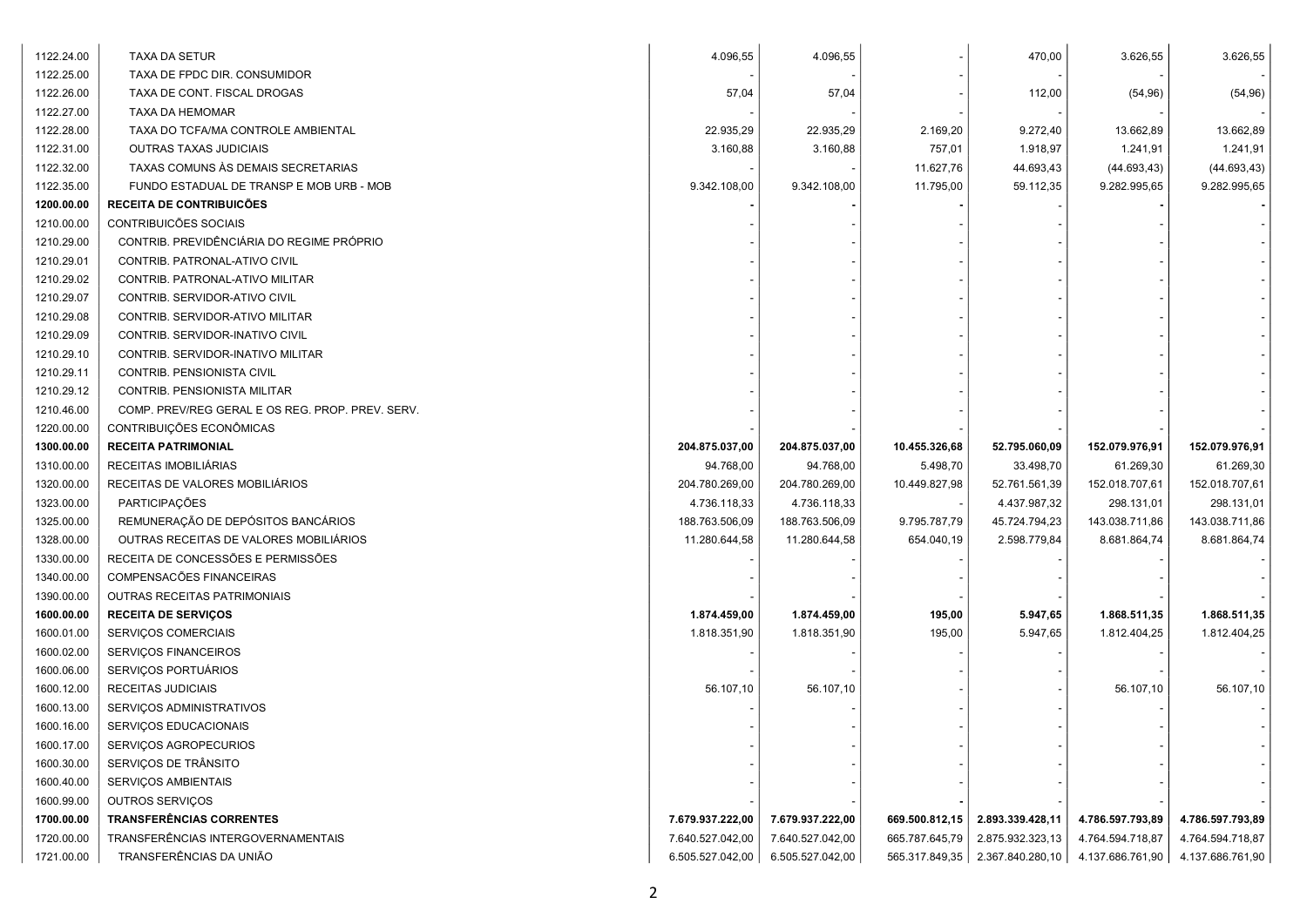| 1721.01.00 | PARTICIPAÇÃO NA RECEITA DA UNIÃO                                       | 5.814.250.000,00 | 5.814.250.000,00 | 524.025.945,08 | 2.172.094.367,32 | 3.642.155.632,68 | 3.642.155.632,68 |
|------------|------------------------------------------------------------------------|------------------|------------------|----------------|------------------|------------------|------------------|
| 1721.01.01 | COTA-PARTE DO FUNDO DE PARTICIPAÇÃO DOS ESTADOS                        | 5.728.650.000,00 | 5.728.650.000,00 | 507.168.338,14 | 2.127.908.509,66 | 3.600.741.490,34 | 3.600.741.490,34 |
| 1721.01.12 | COTA-PARTE DO IMPOSTO SOBRE PRODUTOS INDUSTRIALIZADOS-IPI              | 50.600.000,00    | 50.600.000,00    | 5.106.285,02   | 19.216.418,61    | 31.383.581,39    | 31.383.581,39    |
|            | COTA-PARTE ESTADOS                                                     | 37.950.000,00    | 37.950.000,00    | 3.829.713,77   | 14.412.313,96    | 23.537.686,04    | 23.537.686,04    |
|            | COTA-PARTE MUNICÍPIOS                                                  | 12.650.000,00    | 12.650.000,00    | 1.276.571,26   | 4.804.104,65     | 7.845.895,35     | 7.845.895,35     |
| 1721.01.13 | CONTRIBUIÇÃO DE INTERVENÇÃO NO DOMÍNIO ECONÔMICO                       | 35.000.000,00    | 35.000.000,00    | 11.751.321,92  | 24.969.439,05    | 10.030.560,95    | 10.030.560,95    |
|            | COTA-PARTE ESTADOS                                                     | 26.250.000,00    | 26.250.000,00    | 8.813.491,44   | 18.727.079,29    | 7.522.920,71     | 7.522.920,71     |
|            | COTA-PARTE MUNICÍPIOS                                                  | 8.750.000,00     | 8.750.000,00     | 2.937.830,48   | 6.242.359,76     | 2.507.640,24     | 2.507.640,24     |
| 1721.01.30 | COTA-PARTE CONTRIB. SAL. EDUC. QUOT. EST/FEDERAL                       |                  |                  |                |                  |                  |                  |
| 1721.01.32 | COTA-PARTE IMPOSTOS/O.C. CAMB. E SEG. T.V.M. COMER. OURO               |                  |                  |                |                  |                  |                  |
| 1721.01.99 | OUTRAS TRANSFERÊNCIAS DA UNIÃO                                         |                  |                  |                |                  |                  |                  |
| 1721.09.00 | TRANSFERÊNCIAS DA UNIÃO                                                |                  |                  |                |                  |                  |                  |
| 1721.22.00 | TRANSFERÊNCIA DA COMPENSAÇÃO FINANCEIRA                                | 56.077.482,00    | 56.077.482,00    | 2.365.936,63   | 20.019.237,06    | 36.058.244,94    | 36.058.244,94    |
| 1721.22.11 | COTA-PARTE COMPENS. FINANC. RECUR. HÍDRICOS CFRH                       | 4.779.208,99     | 4.779.208,99     |                | 916.104,54       | 3.863.104,45     | 3.863.104,45     |
| 1721.22.20 | COTA-PARTE COMP. FINAC. RECUR. MINERAIS CFEM                           | 1.013.491,05     | 1.013.491,05     |                | 67.056,58        | 946.434,47       | 946.434,47       |
| 1721.22.70 | COTA-PARTE FUNDO ESPECIAL DO PETRÓLEO - FEP                            | 50.284.781,96    | 50.284.781,96    | 2.365.936,63   | 19.036.075,94    | 31.248.706,02    | 31.248.706,02    |
| 1721.33.00 | TRANSFERÊNCIAS DE RECURSOS DO SISTEMA ÚNICO DE SAÚDE-SUS FUNDO A FUNDO | 416.216.044,00   | 416.216.044,00   | 32.631.864,01  | 148.243.492,06   | 267.972.551,94   | 267.972.551,94   |
| 1721.33.11 | ATENÇÃO BÁSICA                                                         | 1.614.225,00     | 1.614.225,00     |                | 807.112,83       | 807.112,17       | 807.112,17       |
| 1721.33.12 | ATENÇÃO DE MAC AMBULATORIAL E HOSPITALAR                               | 332.509.448,00   | 332.509.448,00   | 31.059.399,17  | 138.352.557,55   | 194.156.890,45   | 194.156.890,45   |
| 1721.33.13 | VIGILANCIA EM SAUDE                                                    | 17.243.746,00    | 17.243.746,00    | 1.572.464,84   | 7.246.795,02     | 9.996.950,98     | 9.996.950,98     |
| 1721.33.14 | ASSISTENCIA FARMACEUTICA                                               | 10.000.000,00    | 10.000.000,00    |                | 1.837.026,66     | 8.162.973,34     | 8.162.973,34     |
| 1721.33.15 | GESTÃO DO SUS                                                          | 54.848.625,00    | 54.848.625,00    |                |                  | 54.848.625,00    | 54.848.625,00    |
| 1721.35.00 | TRANSFERÊNCIAS DE REC. DO FUNDO NACIONAL DO DESENV. EDUCAÇÃO - FNDE    | 69.974.281,00    | 69.974.281,00    | 1.587.526,61   | 7.575.663,61     | 62.398.617,39    | 62.398.617,39    |
| 1721.35.01 | TRANSFERÊNCIA DO SALÁRIO EDUCAÇÃO                                      | 22.561.968,00    | 22.561.968,00    | 1.587.526,61   | 7.575.663,61     | 14.986.304,39    | 14.986.304,39    |
| 1721.35.06 | MERENDA ESCOLAR                                                        | 30.000.000,00    | 30.000.000,00    |                |                  | 30.000.000,00    | 30.000.000,00    |
| 1721.35.99 | OUTRAS TRANSF. DO FNDE                                                 | 17.412.313,00    | 17.412.313,00    |                |                  | 17.412.313,00    | 17.412.313,00    |
| 1721.36.00 | TRANSFERÊNCIA FINANCEIRA DO ICMS DESONERAÇÃO                           | 27.160.280,00    | 27.160.280,00    | 2.046.037,50   | 8.184.150,00     | 18.976.130,00    | 18.976.130,00    |
| 1721.99.00 | OUTRAS TRANSFERÊNCIAS DA UNIÃO                                         | 121.848.955,00   | 121.848.955,00   | 2.660.539,52   | 11.723.370,05    | 110.125.584,95   | 110.125.584,95   |
| 1721.99.10 | <b>CONVÊNIOS</b>                                                       | 73.907.795,00    | 73.907.795,00    | 2.660.539,52   | 11.723.370,05    | 62.184.424,95    | 62.184.424,95    |
| 1721.99.30 | AUXILIO FINANCEIRO PARA FOMENTO E EXPORTAÇÕES                          | 47.941.160,00    | 47.941.160,00    | 0,00           |                  | 47.941.160,00    | 47.941.160,00    |
| 1723.00.00 | TRANSFERÊNCIAS DE MUNICÍPIOS                                           |                  |                  | 0,00           |                  |                  |                  |
| 1724.00.00 | TRANSFERÊNCIAS MULTIGOVERNAMENTAIS                                     | 1.135.000.000,00 | 1.135.000.000,00 | 100.469.796,44 | 508.092.043,03   | 626.907.956,97   | 626.907.956,97   |
| 1724.01.00 | TRANSFÊRENCIAS DE RECURSOS - FUNDEB                                    | 544.800.000,00   | 544.800.000,00   | 55.194.193,56  | 238.214.003,09   | 306.585.996,91   | 306.585.996,91   |
| 1724.02.00 | TRANSFERÊNCIA DE RECURSOS DA COMPLEMENTAÇÃO DA UNIÃO AO FUNDEB         | 590.200.000,00   | 590.200.000,00   | 45.275.602,88  | 269.878.039,94   | 320.321.960,06   | 320.321.960,06   |
| 1730.00.00 | TRANSFERÊNCIAS DE INSTITUIÇÕES PRIVADAS                                | 39.410.180,00    | 39.410.180,00    | 3.713.166,36   | 17.407.104,98    | 22.003.075,02    | 22.003.075,02    |
| 1750.00.00 | TRANSFERÊNCIAS DE PESSOAS                                              |                  |                  |                |                  |                  |                  |
| 1760.00.00 | TRANSFERENCIAS DE CONVENIOS                                            |                  |                  |                |                  |                  |                  |
| 1900.00.00 | <b>OUTRAS RECEITAS CORRENTES</b>                                       | 353.025.747,00   | 353.025.747,00   | 14.631.337,53  | 98.925.198,73    | 254.100.548,27   | 254.100.548,27   |
| 1910.00.00 | MULTAS E JUROS DE MORA                                                 | 59.626.312,00    | 59.626.312,00    | 6.121.723,59   | 26.546.664,39    | 33.079.647,61    | 33.079.647,61    |
| 1911.00.00 | MULTAS E JUROS DE MORA/TRIBUTOS                                        | 57.043.671,00    | 57.043.671,00    | 5.907.786,76   | 25.966.780,90    | 31.076.890,10    | 31.076.890,10    |
| 1911.10.00 | MULTAS E JUROS DE MORA DO ICMS                                         | 18.903.780,00    | 18.903.780,00    | 2.928.029,57   | 12.179.394,75    | 6.724.385,25     | 6.724.385,25     |
| 1911.12.00 | MULTAS E JUROS MORA DIV. ATIVA                                         | 4.388.466,00     | 4.388.466,00     | 351.682,74     | 1.716.571,99     | 2.671.894,01     | 2.671.894,01     |
| 1911.13.00 | MULTAS E JUROS DE MORADO ITCD                                          | 662.171,00       | 662.171,00       | 6.609,18       | 46.044,31        | 616.126,69       | 616.126,69       |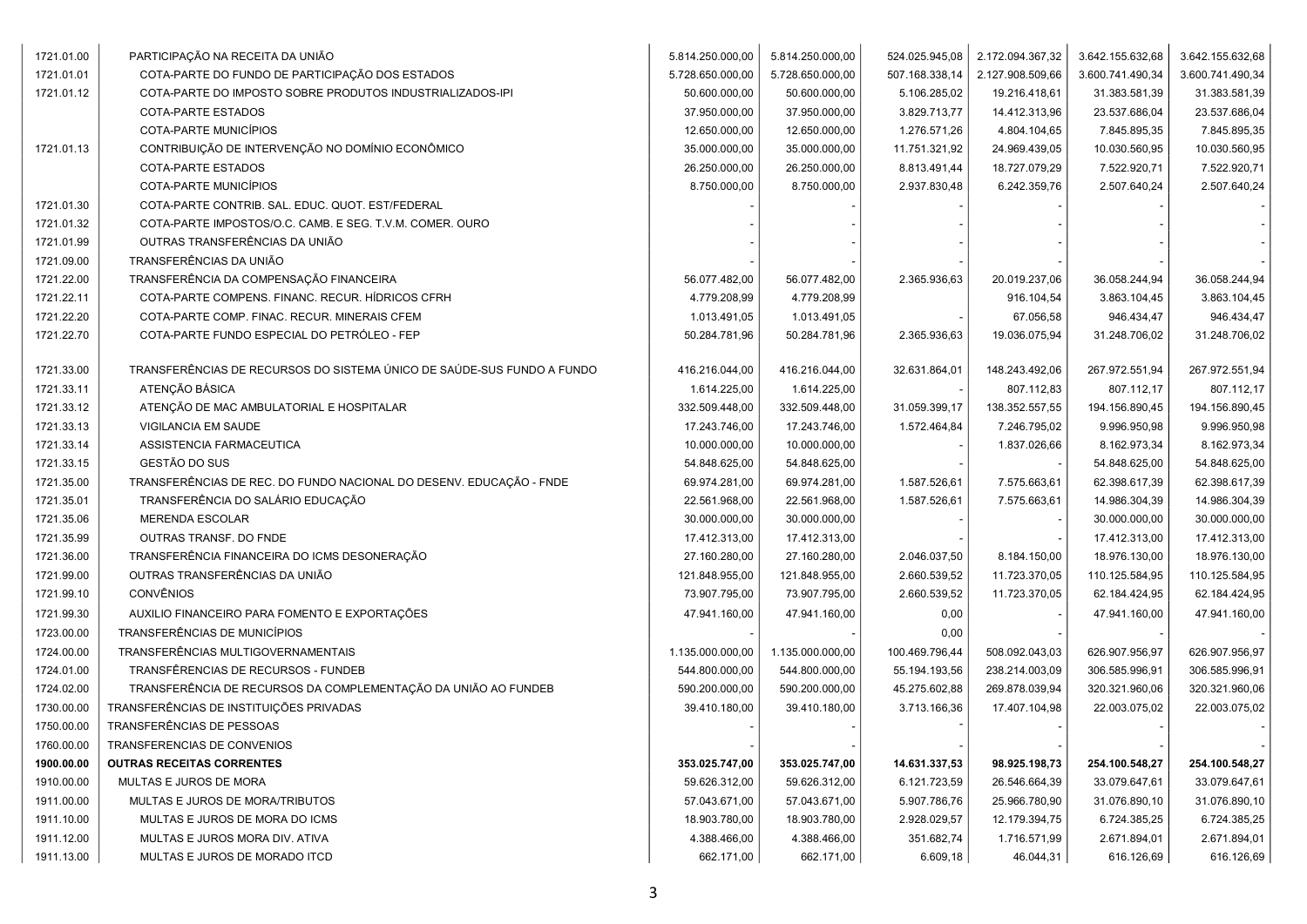| 1911.14.00 | MULTAS E JUROS DE MORADO FUMACOP                   | 135.788,00     | 135.788,00     | 8.128,71     | 125.100,06    | 10.687,94       | 10.687,94       |
|------------|----------------------------------------------------|----------------|----------------|--------------|---------------|-----------------|-----------------|
| 1911.16.00 | MULTAS E JUROS DE MORA DO IPVA                     | 1.506.024,00   | 1.506.024,00   | 135.217,03   | 842.539,47    | 663.484,53      | 663.484,53      |
| 1911.17.00 | INDENIZAÇÕES                                       |                |                |              |               |                 |                 |
| 1911.18.00 | <b>RESTITUIÇÕES</b>                                |                |                |              |               |                 |                 |
| 1911.19.00 | MULTAS DE TRÂNSITO                                 | 10.641.474,00  | 10.641.474,00  | 1.455.276,39 | 6.427.208,83  | 4.214.265,17    | 4.214.265,17    |
| 1911.19.01 | MULTA ESTADUAL DE TRÂNSITO - DETRAN                | 6.623.295,74   | 6.623.295,74   | 1.003.018,08 | 4.385.160,57  | 2.238.135,17    | 2.238.135,17    |
| 1911.19.02 | PARCELA MULTA ESTADUAL - PM                        | 377.165,54     | 377.165,54     | 45.940,00    | 206.090,00    | 171.075,54      | 171.075,54      |
| 1911.19.03 | PARCELA MULTA MUNICIPAL - DETRAN                   | 2.327.617,46   | 2.327.617,46   | 140.492,00   | 714.262,00    | 1.613.355,46    | 1.613.355,46    |
| 1911.19.04 | PARCELA MULTA MUNICIPAL - PM                       | 12.982,59      | 12.982,59      | 1.945,00     | 9.390,00      | 3.592,59        | 3.592,59        |
| 1911.19.05 | MULTA ESTADUAL DE TRÂNSITO INTERESTADUAL           | 1.300.412,67   | 1.300.412,67   | 263.881,31   | 1.112.306,26  | 188.106,41      | 188.106,41      |
| 1911.24.00 | MULTAS E JUROS DE MORA DO ICMS - MUNICÍPIO         | 2.606.481,00   | 2.606.481,00   | 467.852,47   | 1.568.992,59  | 1.037.488,41    | 1.037.488,41    |
| 1911.25.00 | MULTAS E JUROS DE MORA DO IPVA - MUNICÍPIO         | 1.005.737,00   | 1.005.737,00   | 116.526,64   | 627.509,23    | 378.227,77      | 378.227,77      |
| 1911.26.00 | MULTAS E JUROS DE MORA DIV. ATIVA - MUNICÍPIO      | 794.790,00     | 794.790,00     | 30.659,10    | 168.979,18    | 625.810,82      | 625.810,82      |
| 1911.99.00 | MULTAS E JUROS DEMORA - OUTROS TRIBUTOS            | 16.398.960,00  | 16.398.960,00  | 407.804,93   | 2.264.440,49  | 14.134.519,51   | 14.134.519,51   |
| 1919.00.00 | MULTAS E JUROS DE MORA DE OUTRAS RECEITAS          | 2.582.641,00   | 2.582.641,00   | 213.936,83   | 579.883,49    | 2.002.757,51    | 2.002.757,51    |
| 1919.16.00 | FUNDO DE MODERNIZAÇÃO DO TCE                       | 2.582.641,00   | 2.582.641,00   | 211.120,44   | 561.327,52    | 2.021.313,48    | 2.021.313,48    |
| 1919.18.00 | MINISTÉRIO PÚBLICO ESTADUAL                        |                |                |              |               |                 |                 |
| 1919.20.00 | SECRETARIA DE ESTADO DA SEGURANÇA PÚBLICA          |                |                |              | 546,33        | (546, 33)       | (546, 33)       |
| 1919.22.00 | MULTAS CONTRATUAIS - SEFAZ                         |                |                | 1.529,39     | 9.225,64      | (9.225, 64)     | (9.225, 64)     |
| 1919.99.00 | <b>OUTRAS MULTAS</b>                               |                |                | 1.287,00     | 8.784,00      | (8.784, 00)     | (8.784, 00)     |
| 1920.00.00 | INDENIZAÇÕES E RESTITUIÇÕES                        | 181.855.818,00 | 181.855.818,00 | 2.481.774,17 | 21.320.074,25 | 160.535.743,75  | 160.535.743,75  |
| 1921.00.00 | <b>INDENIZAÇÕES</b>                                | 181.855.818,00 | 181.855.818,00 | 2.481.774,17 | 21.320.074,25 | 160.535.743,75  | 160.535.743,75  |
| 1921.01.00 | COMPENSAÇÃO FINANCEIRA P/ OUTROS RECURSOS HÍDRICOS | 10.882,56      | 10.882,56      |              |               | 10.882,56       | 10.882,56       |
| 1921.03.00 | COMPENSAÇÃO FINANCEIRA ÓLEO BRUTO                  |                |                |              |               |                 |                 |
| 1921.09.00 | OUTRAS INDENIZAÇÕES E RESTITUIÇÕES                 | 181.831.640,15 | 181.831.640,15 | 2.460.164,68 | 21.298.345,33 | 160.533.294,82  | 160.533.294,82  |
| 1921.99.00 | OUTRAS INDENIZAÇÕES                                | 13.295,29      | 13.295,29      | 21.609,49    | 21.728,92     | (8.433, 63)     | (8.433, 63)     |
| 1922.00.00 | <b>RESTITUIÇÕES</b>                                |                |                |              |               |                 |                 |
| 1922.10.00 | COMPENSAÇÃO PREVIDENCIÁRIA                         |                |                |              |               |                 |                 |
| 1922.99.00 | OUTRAS RESTITUIÇÕES                                |                |                |              |               |                 |                 |
| 1930.00.00 | RECEITA DA DÍVIDA ATIVA                            | 43.483.565,00  | 43.483.565,00  | 3.605.676,52 | 24.630.601,94 | 18.852.963,06   | 18.852.963,06   |
| 1931.00.00 | RECEITA DA DÍVIDA ATIVA TRIBUTÁRIA                 | 41.832.994,00  | 41.832.994,00  | 2.174.832,68 | 14.723.604,71 | 27.109.389,29   | 27.109.389,29   |
| 1931.10.00 | RECEITA DA DÍVIDA ATIVA TRIBUTARIA                 |                |                | 2.174.832,68 | 14.723.604,71 | 27.109.389,29   | 27.109.389,29   |
| 1931.11.00 | RECEITA DA DIVIDA ATIVA DO ICMS                    | 32.085.086,00  | 32.085.086,00  | 530.867,07   | 3.048.870,98  | 29.036.215,02   | 29.036.215,02   |
| 1931.14.00 | RECEITA DA DÍVIDA ATIVA DO IPVA                    | 9.747.908,00   | 9.747.908,00   | 1.643.965,61 | 11.674.733,73 | (1.926.825,73)  | (1.926.825,73)  |
| 1931.99.00 | RECEITA DA DÍVIDA ATIVA DE OUTROS TRIBUTOS         |                |                |              |               |                 |                 |
| 1932.00.00 | RECEITA DA DÍVIDA ATIVA PARTE MUNICÍPIO.           | 1.650.571,00   | 1.650.571,00   | 1.430.843,84 | 9.906.997,23  | (8.256.426, 23) | (8.256.426, 23) |
| 1990.00.00 | RECEITAS DIVERSAS                                  | 68.060.052,00  | 68.060.052,00  | 2.422.163,25 | 26.427.858,15 | 41.632.193,85   | 41.632.193,85   |
| 1990.01.00 | <b>OUTRAS RECEITAS DIVERSAS</b>                    | 68.060.052,00  | 68.060.052,00  | 2.417.621,49 | 26.417.678,53 | 41.642.373,47   | 41.642.373,47   |
| 1990.01.01 | JUNTA COMERCIAL DO MARANHÃO                        | 4.107.072,48   | 4.107.072,48   | 565.578,24   | 3.546.834,91  | 560.237,57      | 560.237,57      |
| 1990.01.02 | FUNDO DES. AGROIND. DO ESTADO - FEDAGRO            | 1.215.110,01   | 1.215.110,01   | 106.228,67   | 399.464,25    | 815.645,76      | 815.645,76      |
| 1990.01.03 | FUNDO DE MODERNIZAÇÃO DO TCE                       | 224.577,44     | 224.577,44     | 5.612,65     | 7.895,50      | 216.681,94      | 216.681,94      |
| 1990.01.05 | FUNDO DE FORTALECIMENTO DA ADM. TRIBUTÁRIA - FUNAT | 10.000.000,00  | 10.000.000,00  | 126.573,52   | 2.828.601,02  | 7.171.398,98    | 7.171.398,98    |
| 1990.01.06 | FUNDO ESTADUAL DE DESENVOLVIMENTO INDUSTRIAL       | 39.000.000,00  | 39.000.000,00  | 1.417.755,36 | 9.249.621,30  | 29.750.378,70   | 29.750.378,70   |
| 1990.01.07 | FUNDO DE PROTEÇÃO E DEFESA DO CONSUMIDOR           | 850.000,00     | 850.000,00     | 163.807,13   | 967.322,79    | (117.322,79)    | (117.322,79)    |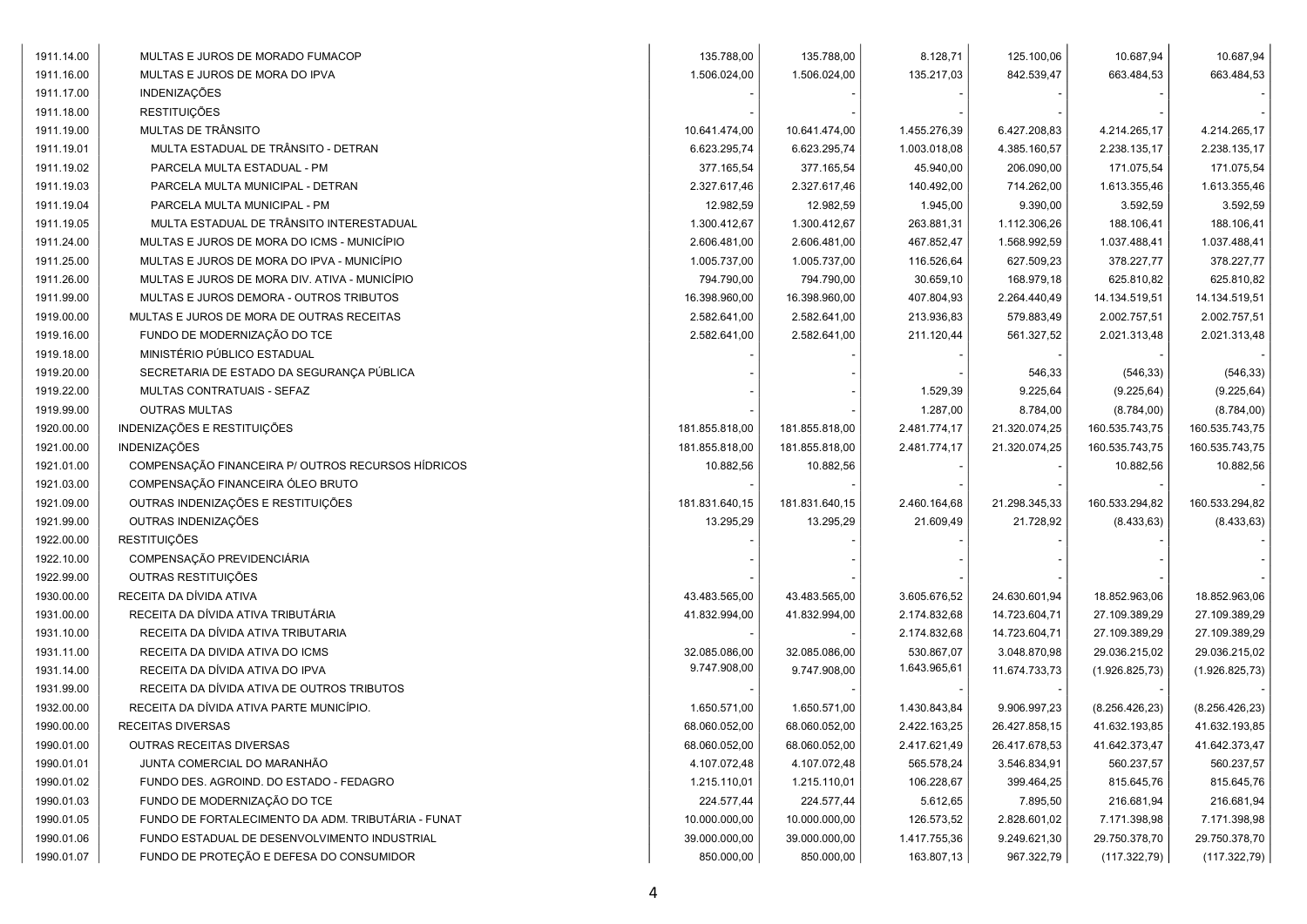| 1990.01.08 | FUNDO ESPECIAL LEGISLATIVO - FUNDEG                 |                  |                  | (14.252, 05) | 30,00         | (30,00)          | (30,00)          |
|------------|-----------------------------------------------------|------------------|------------------|--------------|---------------|------------------|------------------|
| 1990.01.09 | AGÊNCIA ESTADUAL DE DEFESA AGROPECUARIA - AGED      | 166.496,66       | 166.496,66       | 14.099,50    | 64.451,70     | 102.044,96       | 102.044,96       |
| 1990.01.10 | FUNOD DA CULTURA DO MARANHÃO - FENDEC-MA            |                  |                  | (2.678, 20)  | 10,00         | (10,00)          | (10,00)          |
| 1990.01.12 | FUNDO ESTADUAL DE PENSÃO E APOSENTADORIA            |                  |                  |              |               |                  |                  |
| 1990.01.13 | FUNDO DOS BENEFÍCIOS DOS SERVIDORES - FUNBEM        |                  |                  |              |               |                  |                  |
| 1990.01.14 | TRIBUNAL DE CONTAS DO ESTADO - TCE                  |                  |                  | 3.120,30     | 5.798,50      | (5.798, 50)      | (5.798, 50)      |
| 1990.01.15 | SECRETARIA DE VIGILÂNCIA SANITÁRIA - SUVISA         |                  |                  | 24.103,47    | 221.963,65    | (221.963, 65)    | (221.963, 65)    |
| 1990.01.16 | TRIBUNAL DE JUSTIÇA DO ESTADO - FERJ                |                  |                  |              | 329,77        | (329, 77)        | (329, 77)        |
| 1990.01.99 | <b>OUTRAS RECEITAS</b>                              | 12.496.795,41    | 12.496.795,41    | 7.672,90     | 9.125.355,14  | 3.371.440,27     | 3.371.440,27     |
| 1990.02.00 | ENCARGOS LEG P/ INSCRIÇÃO DÍV. ATIVA E REC ONUS SUC |                  |                  | 4.541,76     | 10.179,62     | (10.179, 62)     | (10.179, 62)     |
| 1990.02.03 | RECEITA DEFENSORIA                                  |                  |                  | 4.541,76     | 10.179,62     | (10.179, 62)     | (10.179, 62)     |
| 1990.05.00 | SALDOS DE EXERCÍCIOS ANTERIORES                     |                  |                  |              |               |                  |                  |
| 2000.00.00 | <b>RECEITAS DE CAPITAL</b>                          | 2.021.670.902,91 | 2.021.670.902,91 | 2.364.870,12 | 55.163.350,84 | 1.966.507.552,07 | 1.966.507.552,07 |
| 2100.00.00 | OPERAÇÕES DE CRÉDITO                                | 1.050.295.944,00 | 1.050.295.944,00 |              | 41.834.603,89 | 1.008.461.340,11 | 1.008.461.340,11 |
| 2110.00.00 | OPERAÇÕES DE CRÉDITO INTERNAS                       | 894.295.944,00   | 894.295.944,00   |              | 41.834.603,89 | 852.461.340,11   | 852.461.340,11   |
| 2120.00.00 | OPERAÇÕES DE CRÉDITO EXTERNAS                       | 156.000.000,00   | 156.000.000,00   |              |               | 156.000.000,00   | 156.000.000,00   |
| 2200.00.00 | ALIENAÇÃO DE BENS                                   | 870.659,62       | 870.659,62       | 125.766,15   | 368.713,53    | 501.946,09       | 501.946,09       |
| 2210.00.00 | ALIENAÇÃO DE BENS MÓVEIS                            | 870.659,62       | 870.659,62       | 125.766,15   | 368.713,53    | 501.946,09       | 501.946,09       |
| 2220.00.00 | ALIENAÇÃO DE BENS IMÓVEIS                           |                  |                  |              |               |                  |                  |
| 2300.00.00 | AMORTIZAÇÕES DE EMPRÉSTIMOS                         |                  |                  |              |               |                  |                  |
| 2310.00.00 | DE EMPRESTIMOS                                      |                  |                  |              |               |                  |                  |
| 2320.00.00 | DE FINANCIAMENTOS                                   |                  |                  |              |               |                  |                  |
| 2400.00.00 | TRANSFERÊNCIAS DE CAPITAL                           | 84.000.000,00    | 84.000.000,00    |              | 639.950,00    | 83.360.050,00    | 83.360.050,00    |
| 2420.00.00 | TRANSFERÊNCIAS INTERGOVERNAMENTAIS                  | 84.000.000,00    | 84.000.000,00    |              | 639.950,00    | 83.360.050,00    | 83.360.050,00    |
| 2421.00.00 | TRANSFERÊNCIAS DA UNIÃO                             | 84.000.000,00    | 84.000.000,00    |              | 639.950,00    | 83.360.050,00    | 83.360.050,00    |
| 2421.09.00 | OUTRAS TRANSFERÊNCIAS DA UNIÃO                      | 84.000.000,00    | 84.000.000,00    |              | 639.950,00    | 83.360.050,00    | 83.360.050,00    |
| 2421.09.04 | CONVÊNIO COM ÓRGÃOS FEDERAIS/FES/SES                |                  |                  |              |               |                  |                  |
| 2421.09.26 | MS/FNS/SES/AQUISIÇÃO DE BENS MÓVEIS                 |                  |                  |              |               |                  |                  |
| 2421.09.32 | CONTRATO DE REPASSE MINIST. TURISMO/SECID           |                  |                  |              |               |                  |                  |
| 2421.09.33 | CONTRATO DE REPASSE MDA/CEF/SAGRIMA                 |                  |                  |              |               |                  |                  |
| 2421.09.99 | OUTRAS TRANSFERÊNCIAS DA UNIÃO                      | 84.000.000,00    | 84.000.000,00    |              | 639.950,00    | 83.360.050,00    | 83.360.050,00    |
| 2430.00.00 | TRANSFERÊNCIAS DE INSTITUIÇÕES PRIVADAS             |                  |                  |              |               |                  |                  |
| 2500.00.00 | OUTRAS RECEITAS DE CAPITAL                          | 886.504.299,29   | 886.504.299,29   | 2.239.103,97 | 12.320.083,42 | 408.612.173,24   | 408.612.173,24   |
| 2570.00.00 | RECEITAS ORCAMENTARIAS A ESPECIFICAR                | 465.572.042,63   | 465.572.042,63   |              |               |                  |                  |
| 2591.00.00 | <b>DEPÓSITOS JUDICIAIS</b>                          | 420.932.256,66   | 420.932.256,66   | 2.239.103,97 | 12.320.083,42 | 408.612.173,24   | 408.612.173,24   |
| 7000.00.00 | RECEITAS CORRENTES - INTRA-ORCAMENTÁRIAS            |                  |                  |              |               |                  |                  |
| 7200.00.00 | RECEITAS DE CONTRIBUIÇÕESES - INTRA-ORCAMENTÁRIAS   |                  |                  |              |               |                  |                  |
| 7210.00.00 | CONTRIBUIÇÕES SOCIAIS - INTRA-ORCAMENTÁRIAS         |                  |                  |              |               |                  |                  |
| 7300.00.00 | RESSARCIMENTO DE PESSOAL CEDIDO                     |                  |                  |              |               |                  |                  |
| 7210.00.00 | RESSARCIMENTO DE PESSOAL CEDIDO ENTRE PODERES       |                  |                  |              |               |                  |                  |